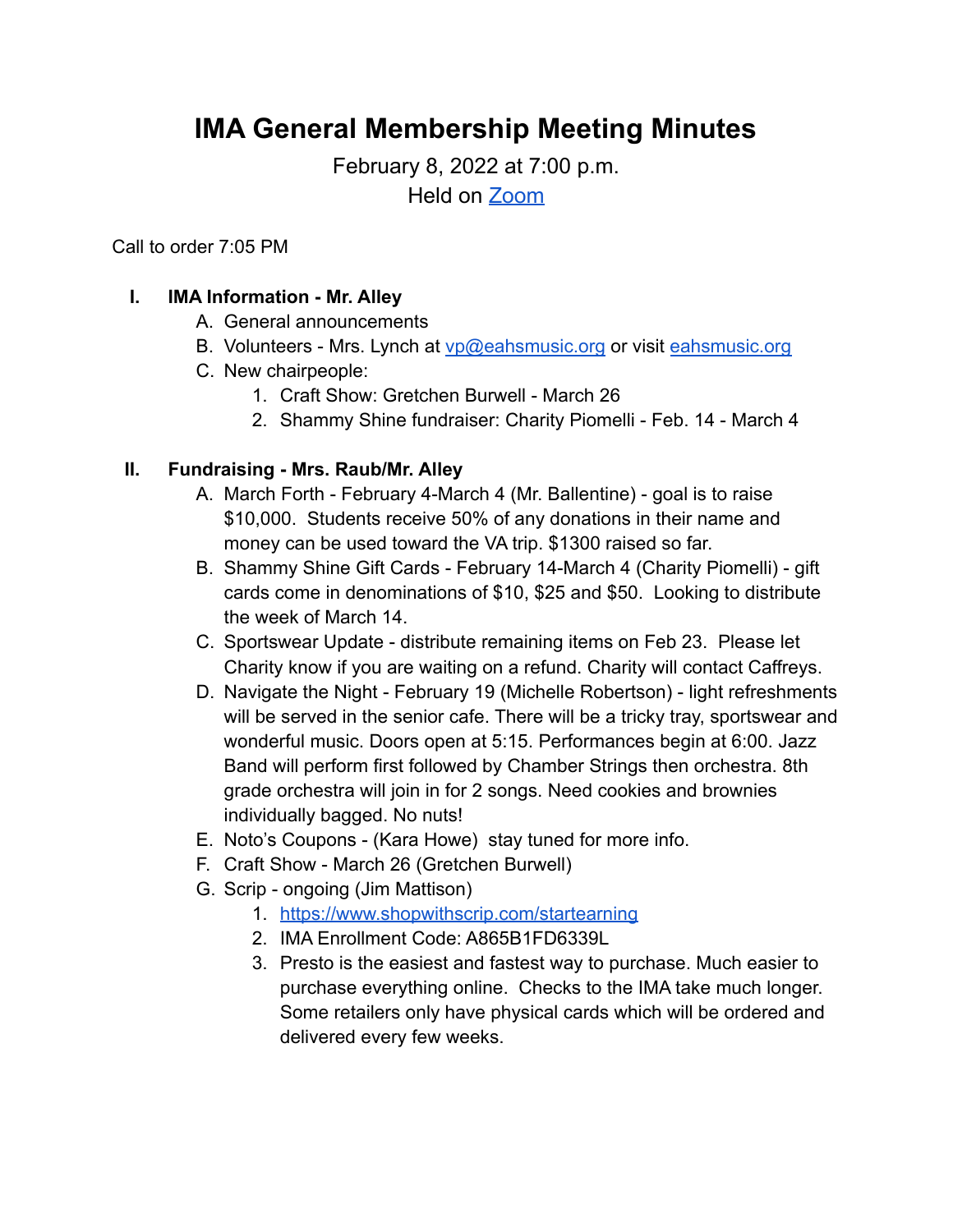#### **III. Treasurer's Report - Kara Howe**

A. Collecting deposits right now in tandem with when payments are due for both trips. Paid 4 out of 6 scholarships from last year. Please see updated reports in the google drive.

#### **IV. Director's Report - Mr. Ballentine**

- A. Slides
	- 1. District Band/District Orchestra 10 students moved on to regionals and 3 students made all state orchestra.
	- 2. Upcoming dates
		- a) Jazz Band Feb 18 Unionville Jazz Festival
		- b) Northampton County Band Rehearsal Feb 19
		- c) Navigate the Night Feb 19
		- d) Jazz Band Steelstacks Jazz Festival Feb 27 5:30 performance time
		- e) EAHS Musical March 4-6
	- 3. 2022-23 Preliminary Dates
		- a) Band Camp 8/8-8/26
		- b) Strings Camp 8/2-8/4
	- 4. Course Scheduling freshmen register for Band 9. All other grades register for Band. Wind Ensemble auditions coming up. Freshman register for Orchestra 9. All other grades register for orchestra.
	- 5. Trips
		- a) using a new travel company, Music Travel Consultants. Guides will accompany the band in the trip to Virginia. Tour meeting will occur on Tuesday, Feb 22 @ 7:00 PM via ZOOM.
		- b) Deposits Due
			- (1) Jan 28 \$50
			- (2) Feb 18 \$200
			- (3) March 11 \$100
			- (4) April 8 balance due
		- c) Checks please include name, trip contribution on envelope and student name in the memo line on the check.
		- d) Online option for payments will be on website soon
		- e) Any student attending the DC trip must register online @ [www.musictravel.com](http://www.musictravel.com)
		- f) Insurance policy Feb 22 travel company will explain. Must be purchased by student. IMA cannot purchase the policy.